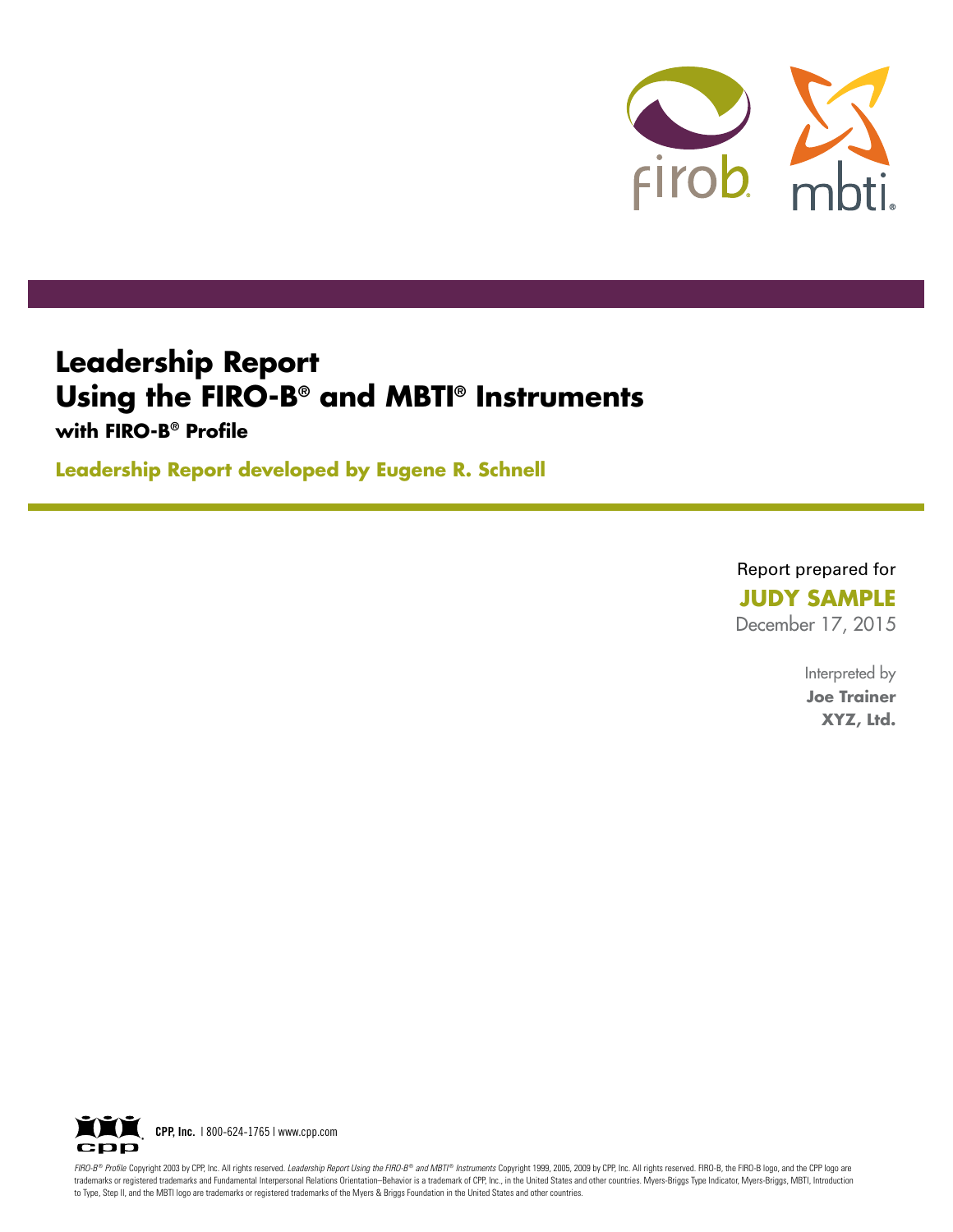

## **Prepared for JUDY SAMPLE** December 17, 2015

The FIRO-B® instrument identifies how you tend to behave toward others and how you want them to behave toward you. Your FIRO-B results can help you increase your self-understanding in a number of important areas, including how you handle interpersonal relationships and your own social needs, how others perceive you, and how you see them.

### **The FIRO-B tool provides information about three fundamental dimensions of interpersonal needs:**

## **Inclusion**

is about recognition, belonging, participation, contact with others, and how you relate to groups

## **Control**

concerns influence, leadership, responsibility, and decision making

### **Affection**

is about closeness, warmth, sensitivity, openness, and how you relate to others

**The FIRO-B assessment also indicates your preferences in regard to two distinct aspects of each of these needs areas:**

### **Expressed behavior**

- How much do you prefer to initiate the behavior?
- How do you actually behave with respect to the three fundamental interpersonal needs?
- What is your comfort level engaging in the behaviors associated with the three needs?

### **Wanted behavior**

- How much do you prefer others to take the initiative?
- How much do you want to be on the receiving end of those behaviors?
- What is your comfort level when others direct their behaviors associated with the three needs to you?

This profile reports your results on the expressed and wanted aspects of the three interpersonal needs explored by the FIRO-B tool and includes basic interpretive information for each. As you read through this profile, please consider how the results compare with your own sense of how you interact with others. Results should not be used to make a judgment about whether any behavior or any person is good or bad. You should avoid making major decisions based on the results of only one assessment.



**CPP, Inc.** | 800-624-1765 | www.cpp.com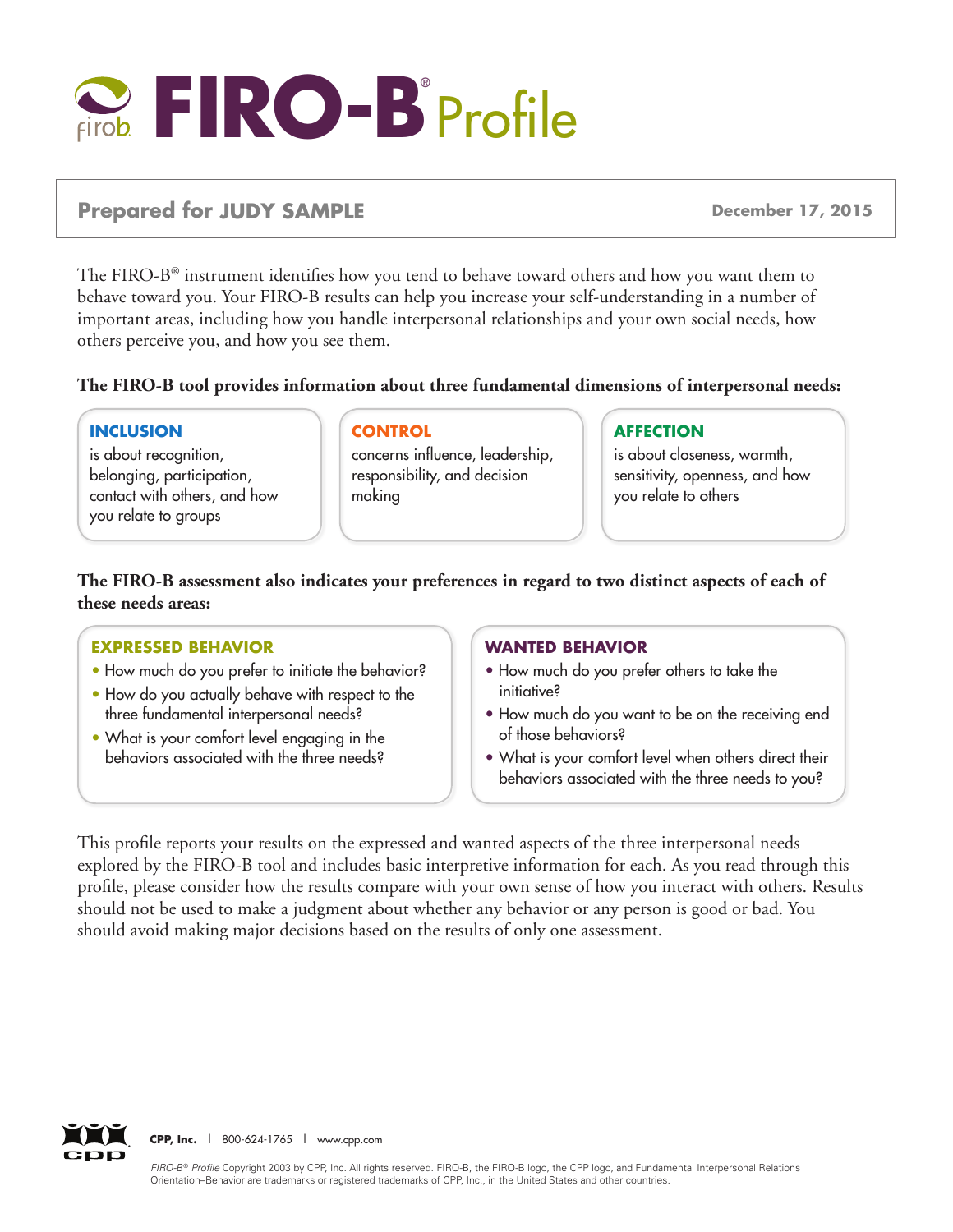# **Your FIRO-B® Results**

|               | FIRO-B <sup>®</sup> Profile                                                                                                                                                                                                                                                                |                                                                                                                               |                                                                                                                        | <b>JUDY SAMPLE</b>                                                                                                                                                                                                                 |  |
|---------------|--------------------------------------------------------------------------------------------------------------------------------------------------------------------------------------------------------------------------------------------------------------------------------------------|-------------------------------------------------------------------------------------------------------------------------------|------------------------------------------------------------------------------------------------------------------------|------------------------------------------------------------------------------------------------------------------------------------------------------------------------------------------------------------------------------------|--|
|               | Your FIRO-B <sup>®</sup> Results<br>total scores for each dimension.                                                                                                                                                                                                                       | Below are your scores for both expressed and wanted aspects of Inclusion, Control, and Affection, along with                  |                                                                                                                        |                                                                                                                                                                                                                                    |  |
|               | <b>INCLUSION</b>                                                                                                                                                                                                                                                                           | <b>CONTROL</b>                                                                                                                | <b>AFFECTION</b>                                                                                                       |                                                                                                                                                                                                                                    |  |
|               | <b>Expressed Inclusion</b>                                                                                                                                                                                                                                                                 | <b>Expressed Control</b>                                                                                                      | <b>Expressed Affection</b>                                                                                             | <b>TOTAL EXPRESSED</b>                                                                                                                                                                                                             |  |
|               | Medium<br>6                                                                                                                                                                                                                                                                                | 9<br>High                                                                                                                     | L<br>Low                                                                                                               | Medium<br>16                                                                                                                                                                                                                       |  |
| EXPRESSED     | You tend to include others in<br>You are often likely to control<br>and influence others and<br>some of your activities, join<br>and belong to select groups,<br>situations, organize and<br>and interact with people some<br>direct others, and assume<br>of the time.<br>responsibility. |                                                                                                                               | You usually avoid getting<br>close to people and are<br>uncomfortable expressing<br>feelings and supporting<br>others. | You initiate activities with<br>others, but it clearly depends<br>on the people and the<br>situation.                                                                                                                              |  |
|               | Range: 0-9                                                                                                                                                                                                                                                                                 | Range: 0-9                                                                                                                    | Range: 0-9                                                                                                             | Range: 0-27                                                                                                                                                                                                                        |  |
|               | <b>Wanted Inclusion</b>                                                                                                                                                                                                                                                                    | <b>Wanted Control</b>                                                                                                         | <b>Wanted Affection</b>                                                                                                | <b>TOTAL WANTED</b>                                                                                                                                                                                                                |  |
|               | Medium<br>4                                                                                                                                                                                                                                                                                | Medium<br>4                                                                                                                   | L<br>Low                                                                                                               | Medium<br>9                                                                                                                                                                                                                        |  |
| <b>MANTED</b> | You want others to include<br>you in some of their activities<br>and groups, and might like<br>to be noticed, depending on<br>the situation.                                                                                                                                               | You are comfortable in certain<br>well-defined situations and try<br>to get clear expectations and<br>instructions as needed. | You typically have little need<br>for others to act warmly, share<br>their feelings, and encourage<br>you.             | You are comfortable with<br>others initiating activities,<br>but it clearly depends on the<br>people and the situation.                                                                                                            |  |
|               | Range: 0-9                                                                                                                                                                                                                                                                                 | Range: 0-9                                                                                                                    | Range: 0-9                                                                                                             | Range: 0-27                                                                                                                                                                                                                        |  |
|               | <b>TOTAL INCLUSION</b>                                                                                                                                                                                                                                                                     | <b>TOTAL CONTROL</b>                                                                                                          | <b>TOTAL AFFECTION</b>                                                                                                 | <b>OVERALL</b>                                                                                                                                                                                                                     |  |
|               | Medium<br>10                                                                                                                                                                                                                                                                               | High<br>13                                                                                                                    | $\mathbf{2}$<br>Low                                                                                                    | Medium-Low<br>25                                                                                                                                                                                                                   |  |
|               | You prefer a balance between<br>time alone and time with<br>others.                                                                                                                                                                                                                        | You tend to prefer structured<br>situations in which there are<br>clear lines of authority and<br>responsibility.             | You tend to keep things<br>impersonal and prefer<br>more formal, businesslike<br>relationships.                        | Involvement with others can be<br>rewarding for you, depending<br>on the situation. You probably<br>prefer to work alone or with<br>small groups and tend to be<br>close to a relatively select group<br>of friends and coworkers. |  |
|               | Range: 0-18                                                                                                                                                                                                                                                                                | Range: 0-18                                                                                                                   | Range: 0-18                                                                                                            | Range: 0-54                                                                                                                                                                                                                        |  |

For further information on the FIRO-B instrument and reports, refer to *Introduction to the FIRO-B® Instrument in Organizations* by Eugene Schnell and Allen Hammer, *Introduction to the FIRO-B® Instrument* by Judith Waterman and Jenny Rogers, and *Participating in Teams* by Eugene Schnell, all available from CPP, Inc.

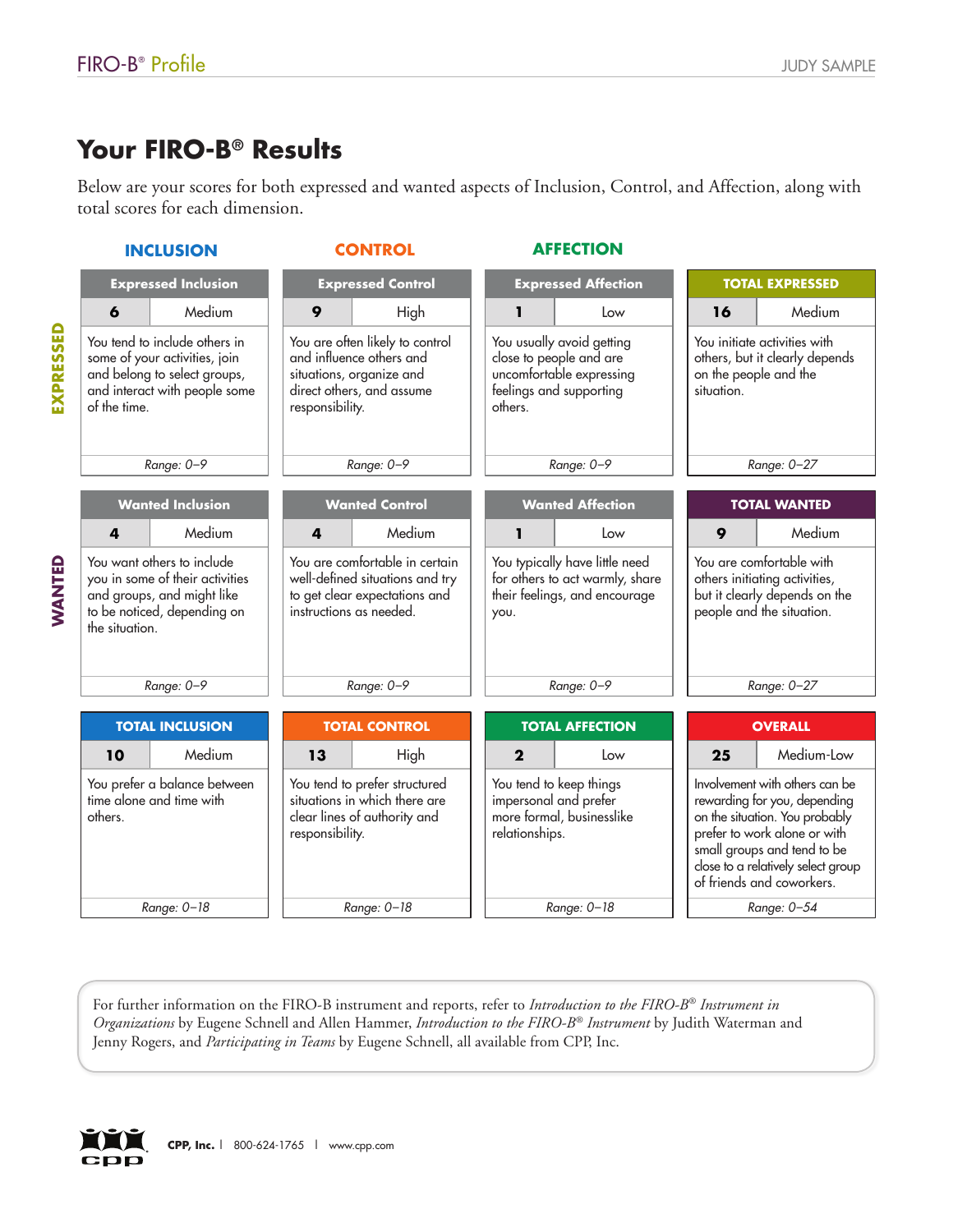# **Introduction**

This report is intended to help you explore and expand your understanding of the leadership style you use in your organization and how others might perceive and react to it. The information in this report is based on your responses to two instruments: the FIRO-B® (*Fundamental Interpersonal Relations Orientation–Behavior*™) and the MBTI® (*Myers-Briggs Type Indicator*®) assessments.

Both instruments tap into key aspects of personality and behavior in areas such as communication, problem solving, decision making, and interpersonal relations. The instruments are also distinct, each providing a view of your leadership personality through a different window. Together, they complement each other and provide rich information of use in your personal, ongoing leadership development program.

The report is written assuming that you understand your results on both instruments and a trained professional has interpreted your results on the FIRO-B and MBTI tools. This Leadership Report begins with a snapshot of your leadership style. The Overall Leadership Orientation section highlights how you lead. Next, the report offers a brief interpretive overview of your results on the FIRO-B and the MBTI instruments. The report then describes your leadership style in various contexts: in interpersonal relationships, in teams, and at the level of organizational culture. Next, it identifies some strengths you may have and possible challenges you might face in dealing with change and stress. Near the end of your report is an Action Plan that details several points you may want to include in your personal development agenda.

The comments and interpretations in your report are intended to help you become a more adaptable leader; they are neither an evaluation of your leadership abilities nor a test of your "CEO potential." Also, please keep in mind that the suggestions and interpretations are presented as hypotheses or proposals about your leadership style, not statements of fact or the final verdict on the success of your leadership attempts. It is up to you to verify the statements and decide how well they describe you.

The FIRO-B and the MBTI tools examine your leadership style from different perspectives; thus once in a while what your results on one inventory say about you can seem to contradict your results on the other inventory. Upon close examination, however, seemingly inconsistent statements may nonetheless offer valid insights, with the instruments together offering a view of the finer contours of your personality.

In addition to supplying you with information about your own leadership style, this report can help you, as a leader,

- recognize that each person has both strengths and possible blind spots
- allow for wide divergence in people's views, attitudes, values, and behaviors
- see different operating styles as an opportunity to bring diverse talents and strengths together in an organization
- use leadership approaches that match the situation and people's differing needs, in spite of your own needs and preferences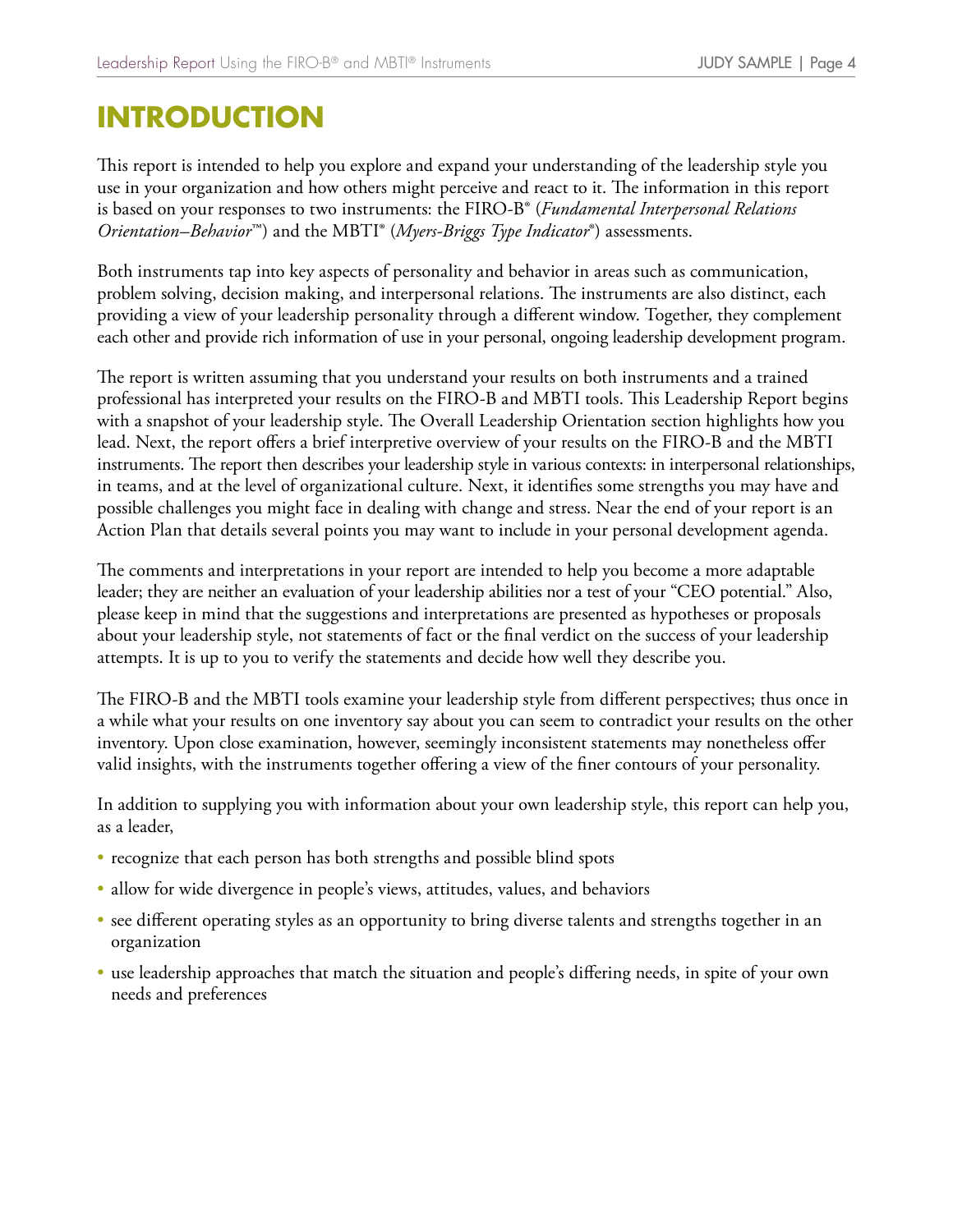# **overall leadership orientation**

The following snapshot combines your MBTI and FIRO-B results. Reviewing this section may help you recognize the most fundamental aspects of your leadership orientation—the preferences and needs that shape how you lead. **COVERALL LEADERS**<br>
The following snapshot combines ye<br>
recognize the most fundamental asp<br>
shape how you lead.<br> **Facets of Your Leadership**<br>
Your MBTI type, ENTJ, provides a<br>
Your MBTI type, ENTJ, provides a<br>
You contribu

## **Facets of Your Leadership Style**

Your MBTI type, ENTJ, provides a wide-angle lens through which to view your leadership style.

- You lead by motivating people and being enthusiastic.
- You contribute by providing thoughts, ideas, and strategies and by using your ingenuity and logic.
- In a leadership role, you value vision, personal mastery, competence, planning, possibilities, clarity, accomplishments, adaptability, and ingenuity.
- You make decisions by considering frameworks, guidelines, and overall impacts; by thinking systematically; and by rationally analyzing outcomes.
- You project a style that is take-charge, quick, outspoken, direct, frank, decisive, tough, analytical, logical, theoretical, creative, critical, and strategic.
- You enjoy building opportunities for growth and development, debating challenging questions, and overseeing the linking of systems and strategies.

Your relatively strong need for Control, as measured by the FIRO-B assessment, colors in a particular way the image of your leadership personality formed by the MBTI lens. With the FIRO-B "filter" applied to the MBTI lens, the following overall picture of your leadership approach emerges:

- You enjoy providing others with goals, plans, and structures that will help them work toward the overall objective.
- You don't take no for an answer, and you enjoy winning people's support for your ideas.
- You stretch your skills as far as you can and encourage others to develop in the same way.
- You are internally driven to move quickly and to steadily acquire increasing levels of responsibility, resources, and authority.
- When forced to choose, you will focus on work priorities, areas of responsibility, and how decisions are made rather than on making connections, getting involved, or building loyalties with others.
- In the short run, your goal is to get everyone and everything organized and moving in the same direction.
- In the long run, your goal is to build a world-class operation known for its reliability, capacity, and innovation.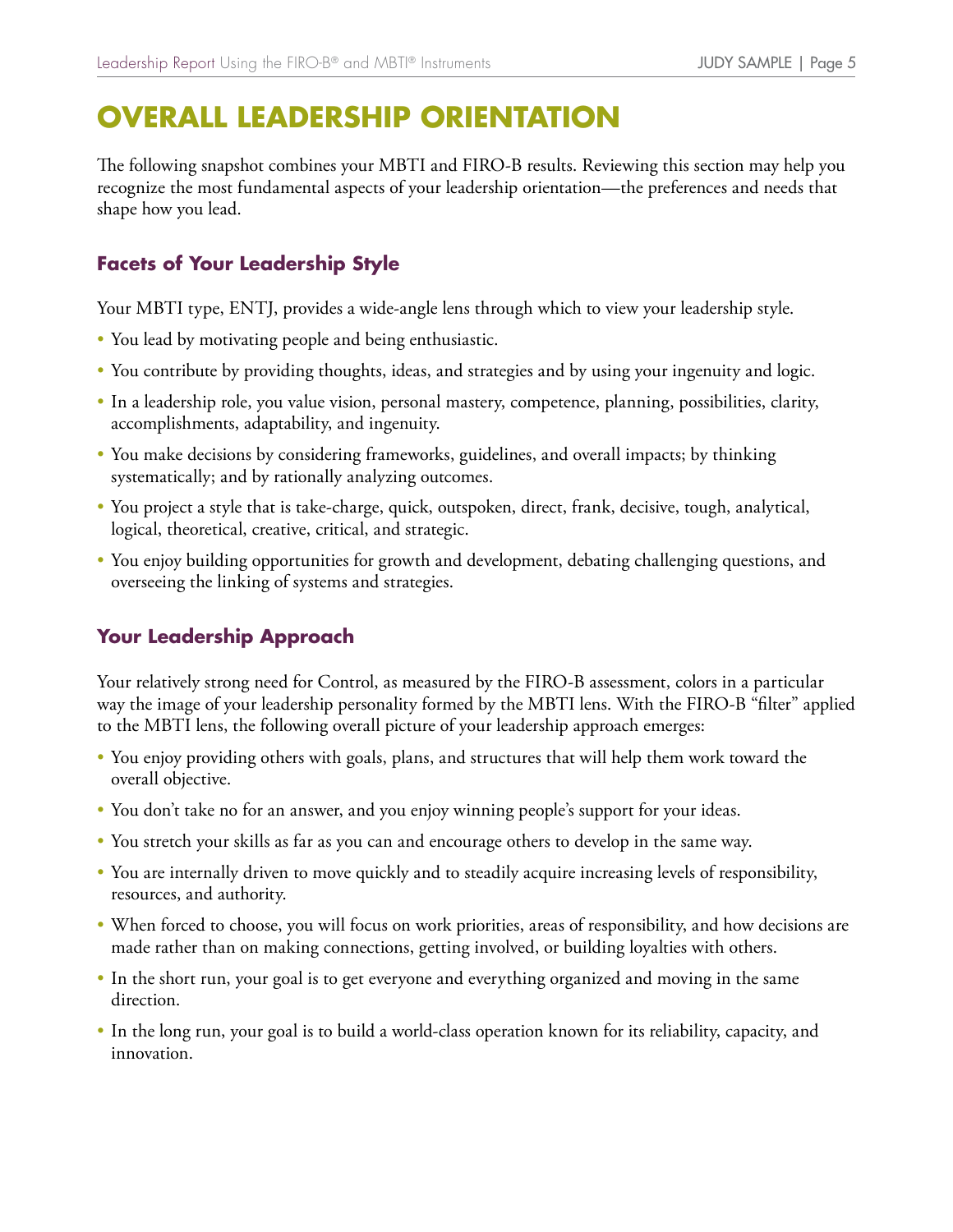# **BASIC INTERPRETATION OF YOUR FIRO-B® RESULTS**

The FIRO-B instrument measures the extent to which people attempt to satisfy three basic social needs: *Inclusion* (participation, recognition, belonging), *Control* (power, authority, influence), and *Affection* (openness, warmth, closeness). The FIRO-B tool reports on how much one initiates behavior in these three areas (*Expressed Behavior*) and how much one would like others to initiate that behavior toward them (*Wanted Behavior*). Your results and some interpretive remarks are shown below. and M<br> **Control**<br> **Control**<br> **CON**<br> **CON**<br> **CON**<br> **CON**<br> **CON**<br> **CON Algebe 12 Constant Constant Constant Constant Constant Constant Constant Constant Constant Constant Constant Constant Constant Constant Constant Constant Constant Constant Constant Constant Constant Constant Constant Cons TOTAL EXPRESSED BEFORE**<br> **BEFORE**<br>
Sic social<br>
ration in the avior town<br> **BEHAVIOR IC INTERPRETATION OF YOUR FIF**<br> **IC INTERPRETATION OF YOUR FIF**<br>
D-B instrument measures the extent to which people attempt to<br>
(participation, recognition, belonging), *Control* (power, authority<br>
15. warmth, closeness).



**Level of Overall Interpersonal Needs:** Medium-low **Strongest Interpersonal Need:** Control **Relationship Between Behaviors:** Expressed is greater than Wanted

**Overall Interpersonal Needs score:** 25

Your Overall Interpersonal Needs score falls in the medium-low range. This result suggests that your involvement with others may sometimes be a source of satisfaction, depending on the people and context. You likely work most effectively alone, but can enjoy working with others when the objectives are focused. You are probably most comfortable when your work involves concentration on data or ideas and occasional discussions with or presentations to others.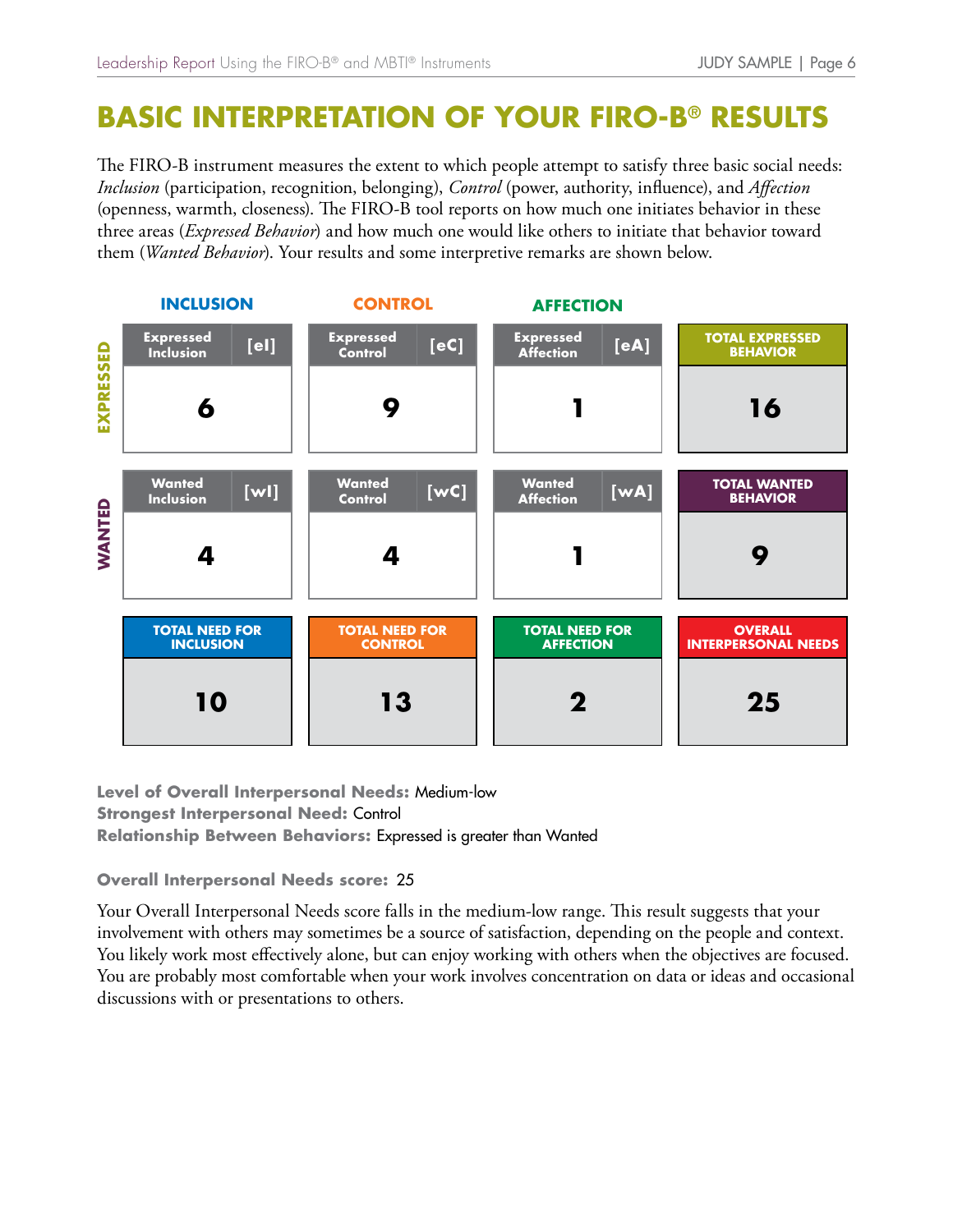**Total Expressed Behavior score:** 16 **Total Wanted Behavior score:** 9

Your Total Expressed Behavior and Total Wanted Behavior scores are both in the medium range. These results suggest that you sometimes initiate action and work proactively with others and at other times are more comfortable being reactive to and reliant on others. The fact that your Total Expressed Behavior score is slightly higher than your Total Wanted Behavior score suggests that you may keep others at a distance in order to avoid receiving unwanted behaviors or that you accept behaviors only from selected individuals. In addition, you may sometimes send confusing signals about what you want from others. **Example 12**<br> **Example 15 Expressed Behavior score:** 16<br> **Total Expressed Behavior score: 9**<br> **Your Total Expressed Behavior and Total Waresults suggest that you sometimes initiate ac<br>
more comfortable being reactive to an** Ship Report Using the FIRO-B<sup>®</sup> and MBTI<sup>®</sup> Instruments<br> **Expressed Behavior score: 16**<br>
Wanted Behavior score: 16<br>
Wanted Behavior score: 16<br>
Wanted Behavior score: 9<br>
Total Expressed Behavior and Total Wanted Behavior<br>
s Ship Report Using the FRO-8<sup>n</sup> and MSTP Instantons<br> **Expressed Behavior scores :** 16<br>
Warned Behavior scores : 16<br>
Warned Behavior scores : 16<br>
Warned Behavior scores are both in the mediann ran<br>
stagger that you sometimes

**Total Need for Inclusion score:** 10 **Total Need for Control score:** 13 **Total Need for Affection score:** 2

Your Total Need scores for Inclusion, Control, and Affection reflect the overall strength of each need. Control is the need you are most comfortable pursuing and the need you are least likely to give up. It is therefore likely that you will focus on understanding the order and structure of situations: who is in charge; how decisions are made; what the rules, policies, and work priorities are.

Affection is the need satisfaction area you are drawn to least, the need that you would be most willing to sacrifice. You are probably less interested in getting close to people, establishing trust relationships, exchanging personal reactions and opinions, and building loyalty than you are in satisfying your needs for Control and Inclusion.

Your six individual needs scores, shown on the following two charts, indicate the extent to which expressed and wanted Inclusion, Control, and Affection are characteristic of you.



likely **sometimes** likely not express **express** express

### your **Inclusion** needs by

- talking and joking with others
- taking a personal interest in others
- involving others in projects and meetings
- recognizing the accomplishments of others

**Your expressed need results suggest that you will**

### **likely** sometimes likely not **express** express express

- assuming positions of authority
- advancing your ideas within the group
- taking a competitive stance and making winning a priority
- managing conversations

### likely sometimes **likely not** express express **express**

- supporting colleagues verbally and physically
- giving gifts to show appreciation
- exhibiting concern about the personal lives of others
- being trustworthy and loyal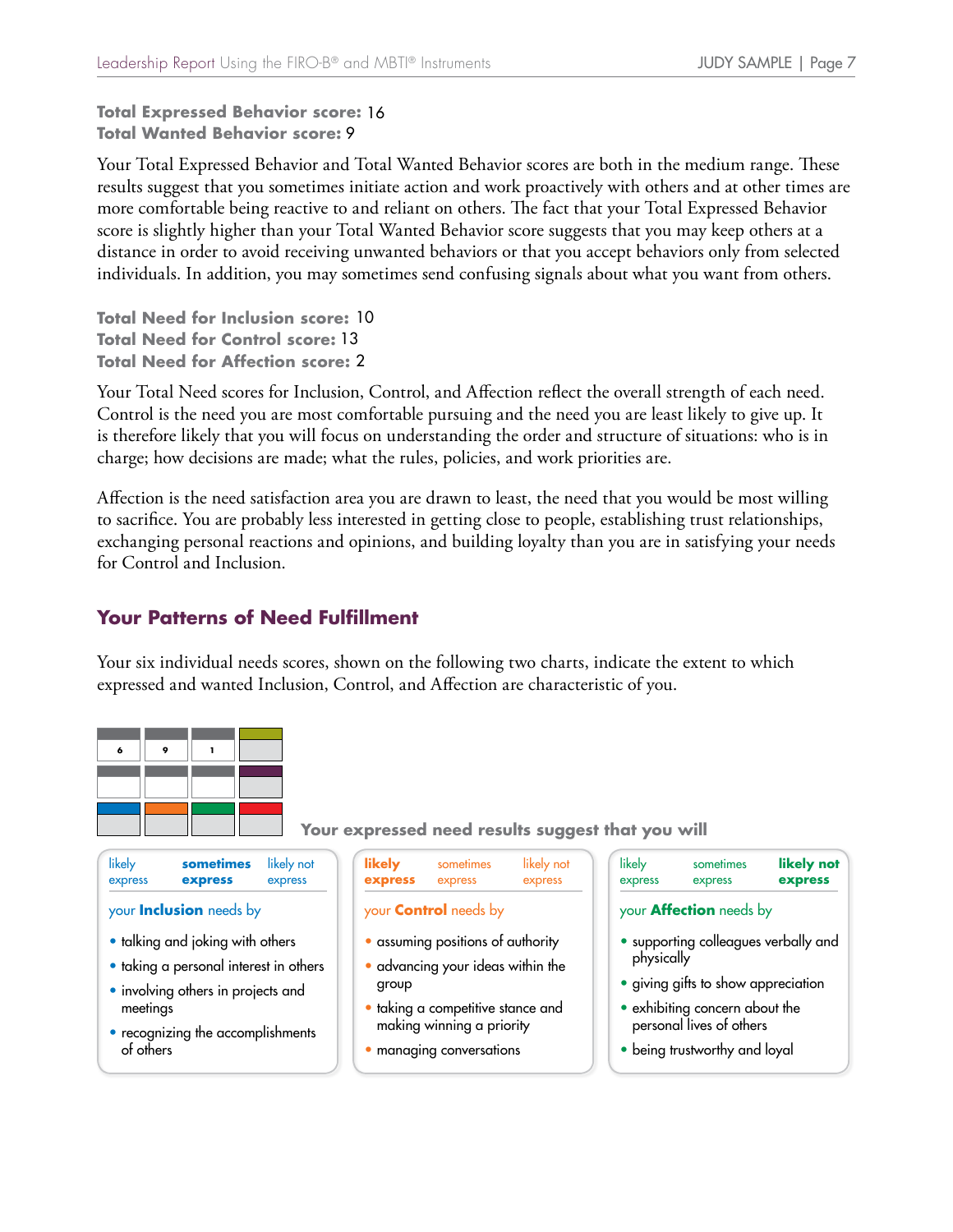

| your <b>Inclusion</b> needs met by                                      | others have <b>Control</b> by                  | your <b>Affection</b> needs met by              |
|-------------------------------------------------------------------------|------------------------------------------------|-------------------------------------------------|
| likely<br>likely<br>sometimes<br>likely not<br>let<br>get<br>get<br>get | likely not<br>sometimes<br>let<br>let          | likely<br>lik<br>sometimes<br>get<br>get<br>get |
| $\overline{a}$<br>4<br>ı                                                | Your wanted need results suggest that you will |                                                 |
| eadership Report Using the FIRO-B® and MBTI® Instruments                |                                                | <b>JUDY SAMPLE</b>                              |

- frequenting heavily trafficked areas (e.g., the water cooler)
- wearing distinctive clothing
- seeking recognition or responsibility
- going along with the majority opinion

- asking for help on the job
- involving others in decision making
- deferring to the wishes, needs, and requests of others
- asking for permission and circulating progress details



- being flexible and accommodating
- listening carefully to others
- displaying an open body posture
- sharing feelings of anxiety, sadness, or loneliness

## **Roles You Take On in an Organization**

Leaders play many different types of roles in a group. The roles you play depend on your interpersonal needs and the needs of subordinates, colleagues, and the particular members of a team. Three important roles that individuals can play in a group setting are described below on the left. These roles correspond to the needs for Inclusion, Control, and Affection. The solid colored boxes below correspond to your expressed need scores and indicate how likely you are to assume each role. JUDY SAMPLE | Page<br> **Hourier You Will**<br>
Fikely sometimes likely not<br>
get get get<br>
your **Affection** needs met by<br>
• being flexible and accommodating<br>
• listening carefully to others<br>
• sharing feelings of anxiety, sadness,<br>

| <b>Basic Group Roles</b>                                                                                                                                                                                        |                   | How Often You May Play the Role |                     |
|-----------------------------------------------------------------------------------------------------------------------------------------------------------------------------------------------------------------|-------------------|---------------------------------|---------------------|
| <b>Clarifier</b><br>Presents issues or solutions for clarification, summarizes<br>discussion, introduces new members to the team, keeps team<br>members up-to-date, and provides the group with facts and data. | <b>FREQUENTLY</b> | <b>OCCASIONALLY</b>             | <b>INFREQUENTLY</b> |
| <b>Director</b><br>Pushes for action and decision making; has lots to say and wants<br>to say it in meetings; may be overly optimistic about what can be<br>accomplished by the group.                          | <b>FREQUENTLY</b> | <b>OCCASIONALLY</b>             | <b>INFREQUENTLY</b> |
| <b>Encourager</b><br>Builds up the egos and status of others; remains friendly,<br>responsive, warm, and diplomatic; may also sacrifice the truth to<br>maintain good relationships.                            | <b>FREQUENTLY</b> | <b>OCCASIONALLY</b>             | <b>INFREQUENTLY</b> |

These orientations suggest that you are comfortable in the role of Director and assume this role in most group situations.

In addition, your relatively low score for wanted Affection suggests that you may take on the role of Cautioner. In this role, you express concern about the direction of the group, provide careful analysis of potential problems, and relay doubts about the success of planned initiatives.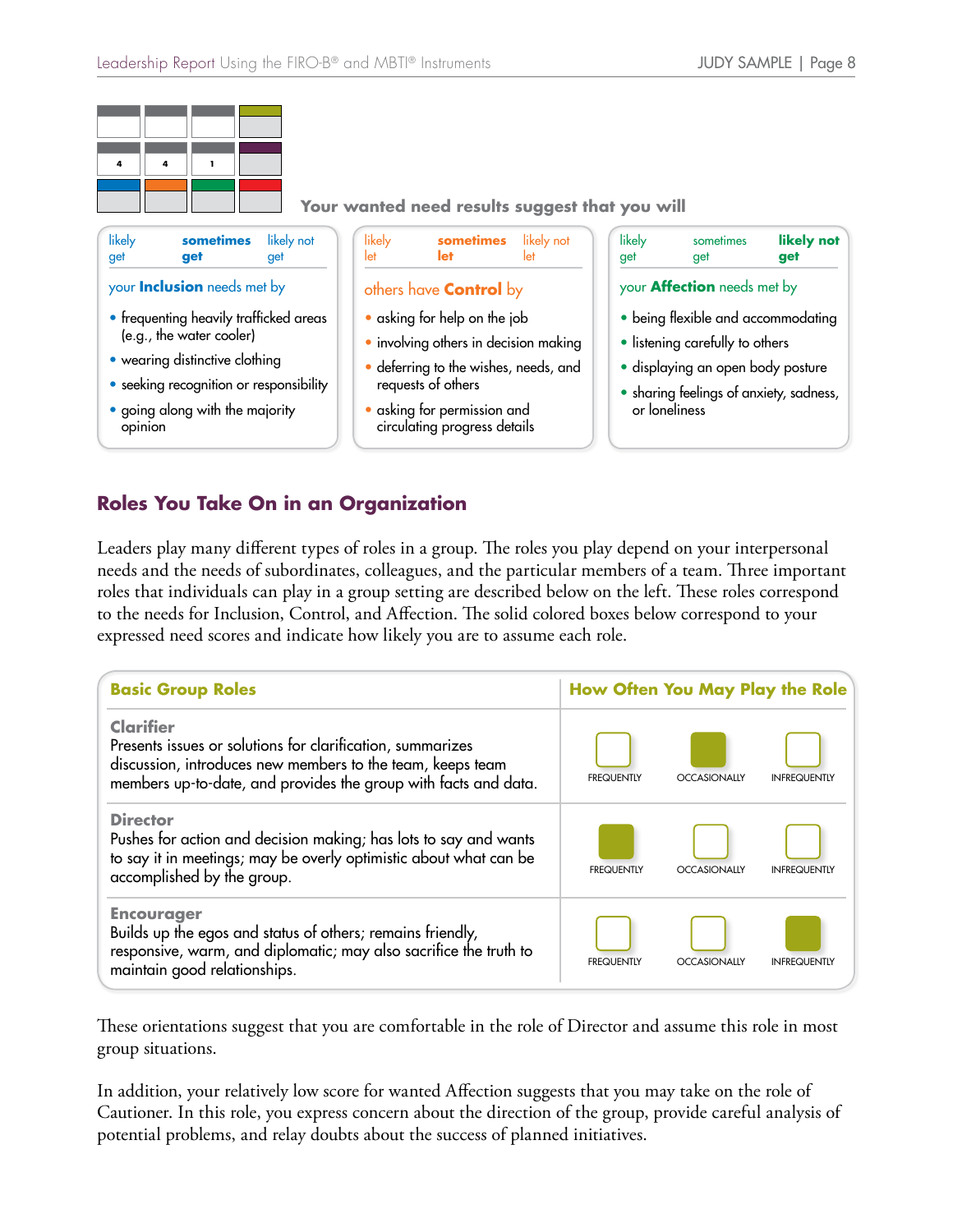# **BASIC INTERPRETATION OF YOUR MBTI® RESULTS**

The MBTI instrument describes four pairs of opposite preferences, called dichotomies. All eight preferences are valuable, and everyone uses each of them at least some of the time. However, each individual tends to prefer one preference in each pair and generally uses it more than its opposite.

Your MBTI preferences are ENTJ. Each of these preferences is described in the chart below.



Below are a dozen adjectives that describe ENTJs in general. Because there are individual differences within each type, not every adjective may apply to you.

- Challenging
- Controlled
- Decisive
- Energetic
- Logical
- Methodical
- Objective
- Opinionated
- Planful
- Straightforward
- Strategic
- Tough minded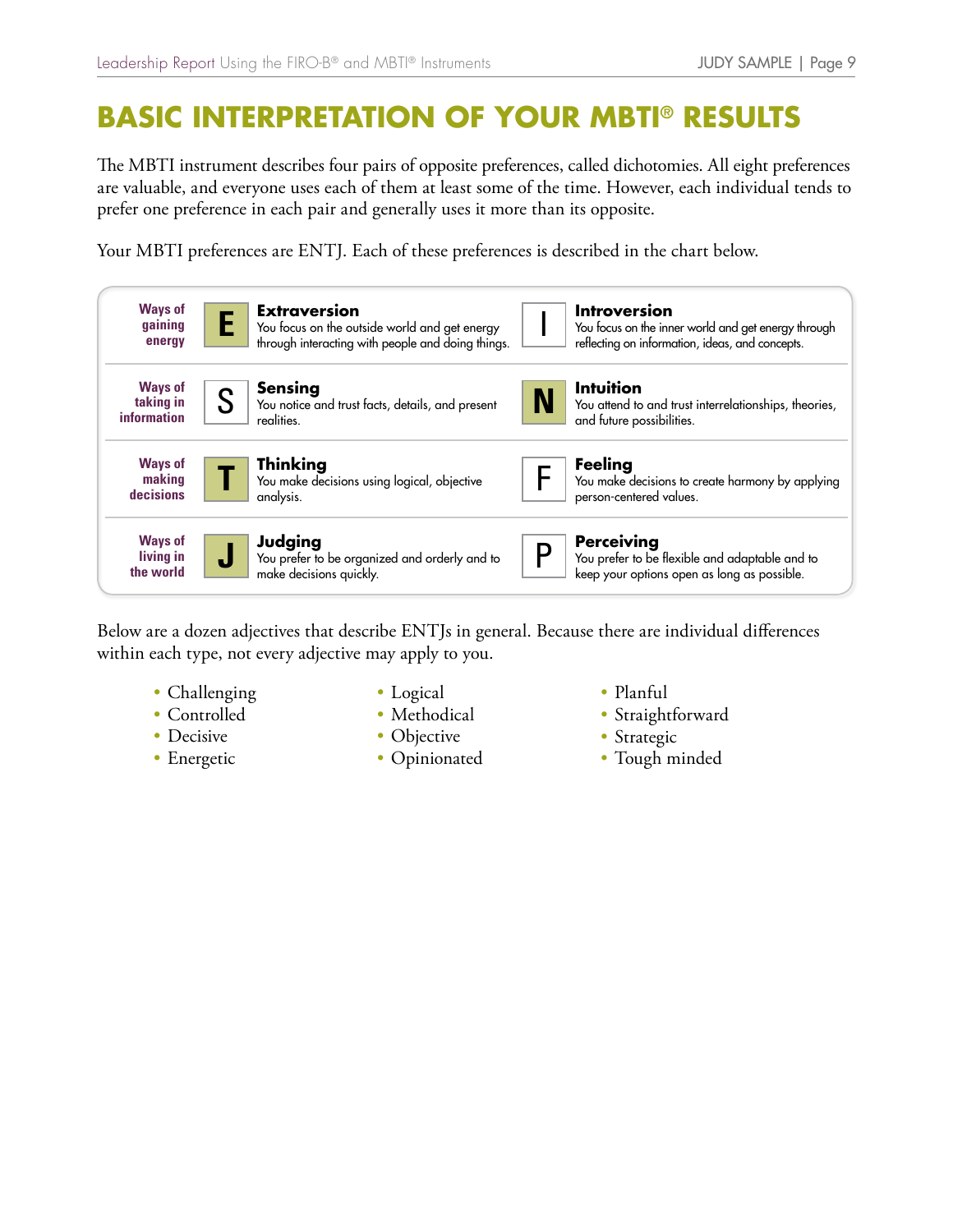## **Effects of Your Preferences in Work Settings**

| <b>Extraversion [E]</b>                                | <b>Intuition [N]</b>                                |
|--------------------------------------------------------|-----------------------------------------------------|
| • Like participating actively in a variety of tasks    | • Like solving new, complex problems                |
| • Are often impatient with long, slow jobs             | • Enjoy the challenge of learning something new     |
| • Are interested in the activities of your work and in | • Seldom ignore insights but may overlook facts     |
| how other people do them                               | • Like to do things with an innovative bent         |
| • Act quickly, sometimes without thinking              | • Like to present an overview of your work first    |
| • Find phone calls a welcome diversion when working    | • Prefer change, sometimes radical, to continuation |
| on a task                                              | of what is                                          |
| • Develop ideas by discussing them with others         | • Proceed in bursts of energy, following your       |
| • Like having people around and working on teams       | inspirations as time goes by                        |
| <b>Thinking [T]</b>                                    | <b>Judging [J]</b>                                  |
| • Use logical analysis to reach conclusions            | • Work best when you can plan your work and follow  |
| • Can work without harmony, concentrating instead      | your plan                                           |
| on the task                                            | • Enjoy organizing and finishing tasks              |
| • Upset people inadvertently by overlooking their      | • Keep the focus on what needs to be completed,     |
| emotions                                               | ignoring other things that come up                  |
| • Decide impersonally, sometimes paying insufficient   | • Feel more comfortable once a decision has been    |
| attention to people's wishes                           | made on a thing, situation, or person               |
| • Tend to be firm minded and ready to offer critiques  | • Decide quickly in your desire for closure         |
| • Look at the principles involved in the situation     | • Seek structure and schedules                      |
| • Want recognition after task requirements are met or  | • Use lists to prompt action on specific tasks      |

## **The Role You Take On in an Organization**

Each of the sixteen MBTI types has a unique leadership role. Your leadership role based on your MBTI type, ENTJ, is described below. As you read the description, remember that everyone has the potential to play more than one kind of leadership-related role in a group.

Your preferences suggest that you may be most comfortable in the role of Field Marshal.\* In this role, you take charge quickly and challenge everyone to pursue difficult goals.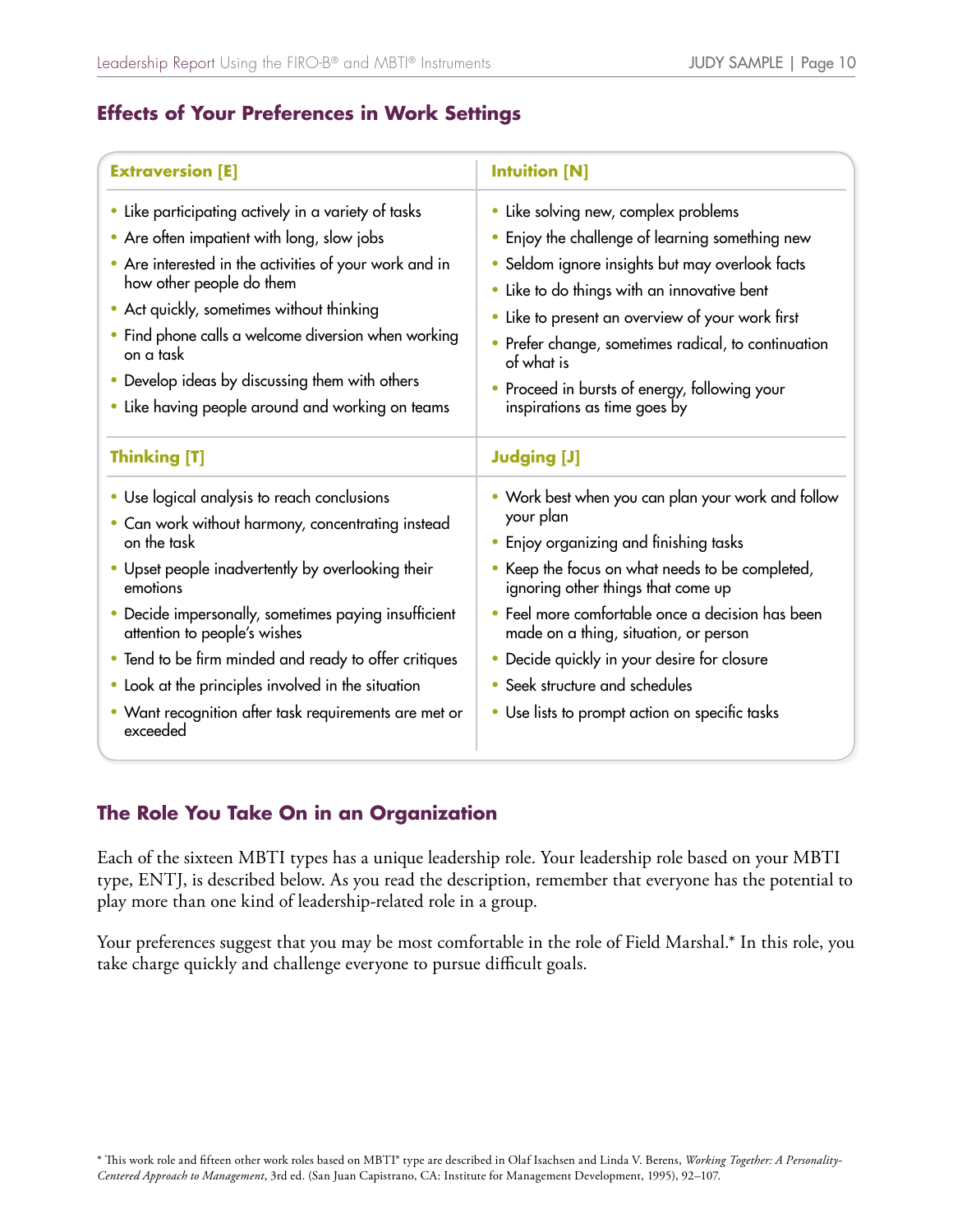

The world of leaders is inherently social. For some, social interaction is exhilarating and energizing. For others, it can become draining and distracting or require balancing time spent with people with some time spent alone. **How Interaction Affects Your Leadership**<br> **How Interaction Affects Your Leadership**<br>
How Interaction Affects Your Leadership<br>
How Interaction Affects Your Leadership

Although the MBTI instrument shows that you have a preference for Extraversion, your overall interpersonal needs are in the medium-low range. This combination of results suggests that you enjoy the social aspects of your work but keep your interactions focused on a particular group of individuals. You may have learned to limit interpersonal activity over time because your organization's work culture is very unit oriented and doesn't encourage the use of groups and teams. You may also be the type of person who enjoys interacting with others but does not like to rely on relationships or groups to get things done. You may enjoy being included in groups, but feel inhibited in bringing people together yourself.

Given your interpersonal approach, you probably don't mind an occasional interruption from someone. You may actually find that a brief exchange or short meeting gives you a shot of energy. You are likely to rely on formal, written communications with others. Since you appreciate the importance of face-to-face contact, you are comfortable asking others to lead your meetings or make a presentation for you. You enjoy being around others, watching people interact and perhaps even working alongside them, but you may be less motivated to get directly involved with all the interactions. In some situations you may have found that you are concerned about being rejected.

## **What You Show First in a Leadership Role**

Leaders spend a fair amount of time in new situations and are routinely required to build relations with new people. The kind of person you will appear to be in such situations—your first face—is related to both your strongest expressed need (as measured by the FIRO-B tool) and the dynamics of your MBTI type.

As an ENTJ, you orient your preference for Thinking toward the outside world. And your FIRO-B results indicate that you most readily express Control. Together, these results suggest that in new situations you are most likely to show first your rationality and decisiveness. You take charge of pressing issues, challenge others directly, and make critical decisions in problematic areas.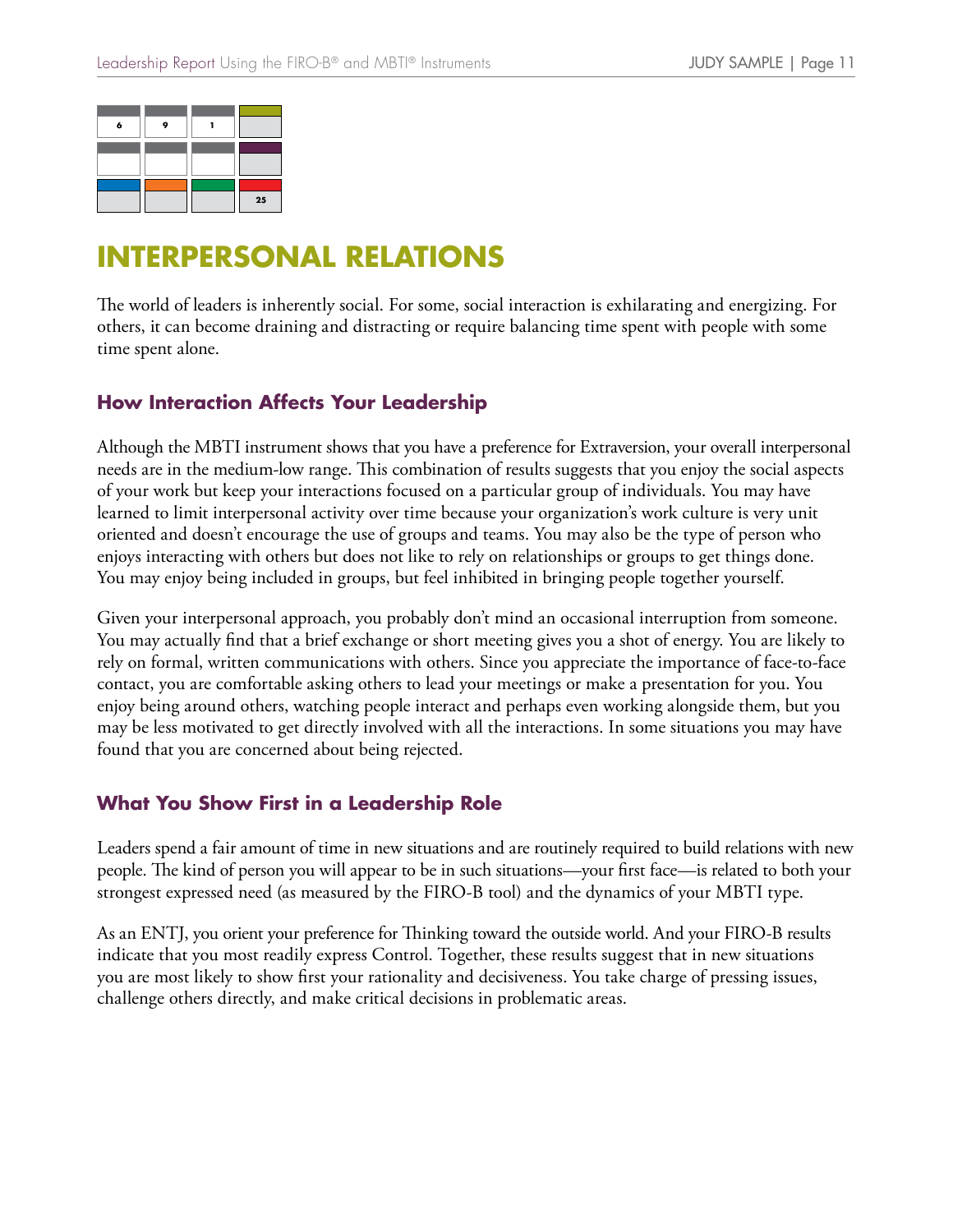# **WORKING WITH GROUPS AND OTHER**

The social world of leaders is dynamic. Sometimes leadership is about making opportunities to approach others and engage them. At other times, leadership involves being the recipient of the behavior and actions that others others and engage them. At other times, leadership involves being the recipient of the behavior and actions that others direct toward us.

Your FIRO-B scores can shed some light on how you are likely to respond to the opportunities and pressures of working in a team.

| RO-B <sup>®</sup> and MBTI® Instruments                                                                                                                       | JUDY SAMPLE   Page |
|---------------------------------------------------------------------------------------------------------------------------------------------------------------|--------------------|
| <b>TH GROUPS AND OTHER LEADERS</b>                                                                                                                            |                    |
| dynamic. Sometimes leadership is about making opportunities to approa<br>other times, leadership involves being the recipient of the behavior and<br>vard us. |                    |
| <b>leam</b>                                                                                                                                                   |                    |
| d some light on how you are likely to respond to the opportunities and<br>m.                                                                                  |                    |
| Your expressed and wanted needs for Inclusion suggest that you<br>enjoy teams in which                                                                        |                    |
| there are many opportunities (but no pressure from others) to<br>a sa sa<br>there are many opportunities to<br>$\Box$<br>there is no pressure to<br>ш         |                    |
| there are many opportunities for others (but no pressure on you directly) to<br>$\Box$                                                                        |                    |
| • state an opinion and join in the discussion                                                                                                                 |                    |
| • share information and take an interest in the activities of others<br>· maintain a high profile on the team                                                 |                    |
| • acknowledge the unique strengths of individuals on the team                                                                                                 |                    |
| • recognize people's contributions and accomplishments                                                                                                        |                    |
| • produce highly visible results                                                                                                                              |                    |
| Your expressed and wanted needs for Control suggest that you                                                                                                  |                    |

- state an opinion and join in the discussion
- share information and take an interest in the activities of others
- maintain a high profile on the team
- acknowledge the unique strengths of individuals on the team
- recognize people's contributions and accomplishments
- produce highly visible results

**enjoy teams in which**

- **there are many opportunities (but no pressure from others) to**
- $\Box$  there are many opportunities to
- $\Box$  there is no pressure to
- $\Box$  there are many opportunities for others (but no pressure on you directly) to
- create structured roles and rules
- clearly define the goals and activities of the team
- take action and show progress immediately
- establish formal agendas
- make final decisions rather than advise or recommend
- assign specific areas of accountability
- directly influence others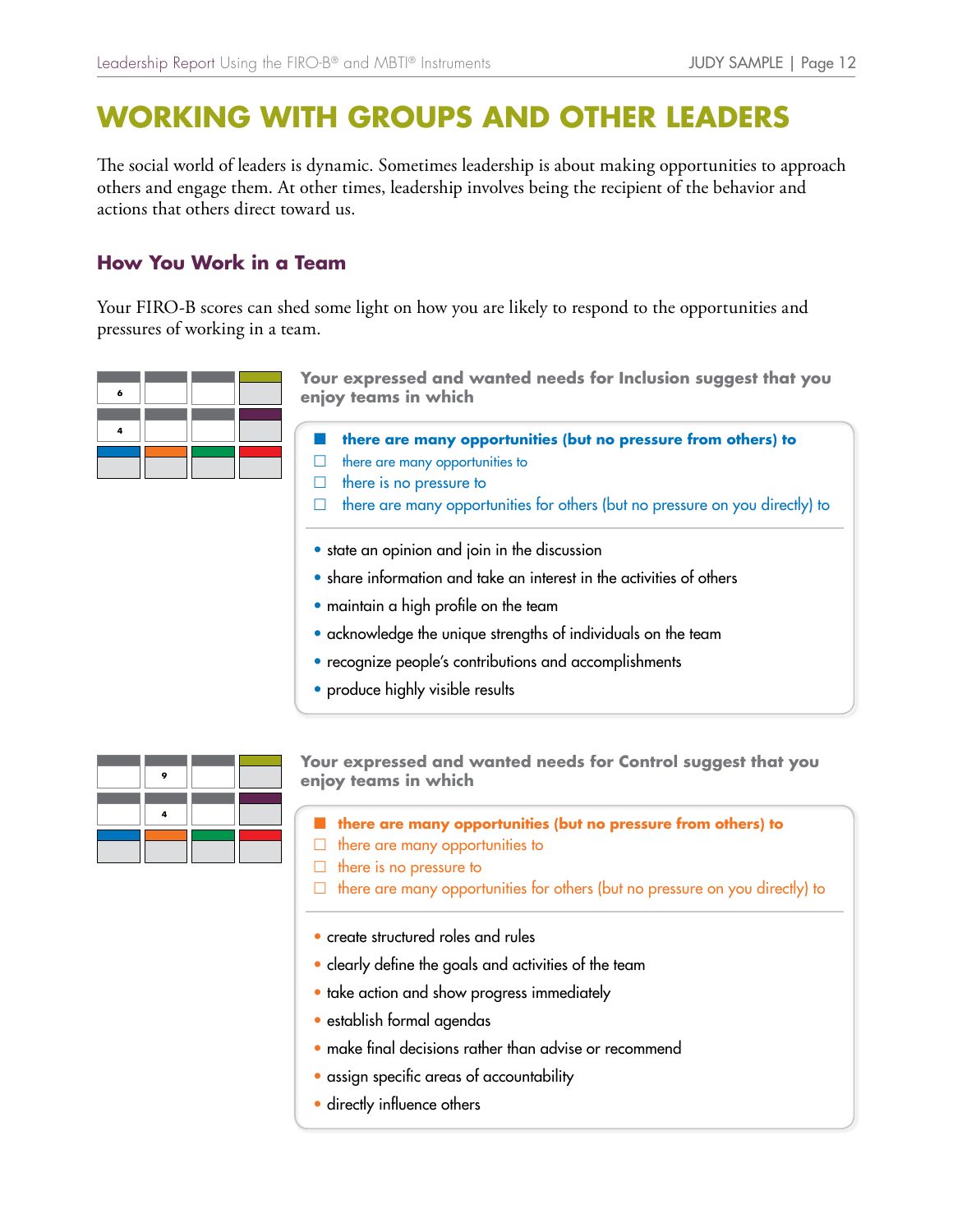**Your expressed and wanted needs for Affection suggest that you enjoy teams in which**

- $\Box$  there are many opportunities (but no pressure from others) to
- $\Box$  there are many opportunities to
- $**t**$  **there is no pressure to**
- $\Box$  there are many opportunities for others (but no pressure on you directly) to
- develop a team consensus
- encourage and support individual efforts
- offer personal guidance
- build rapport with team members early on
- give individual reactions and opinions
- work intensely for many hours at a time
- have frequent contact with other team members
- develop interdependencies for information collecting and action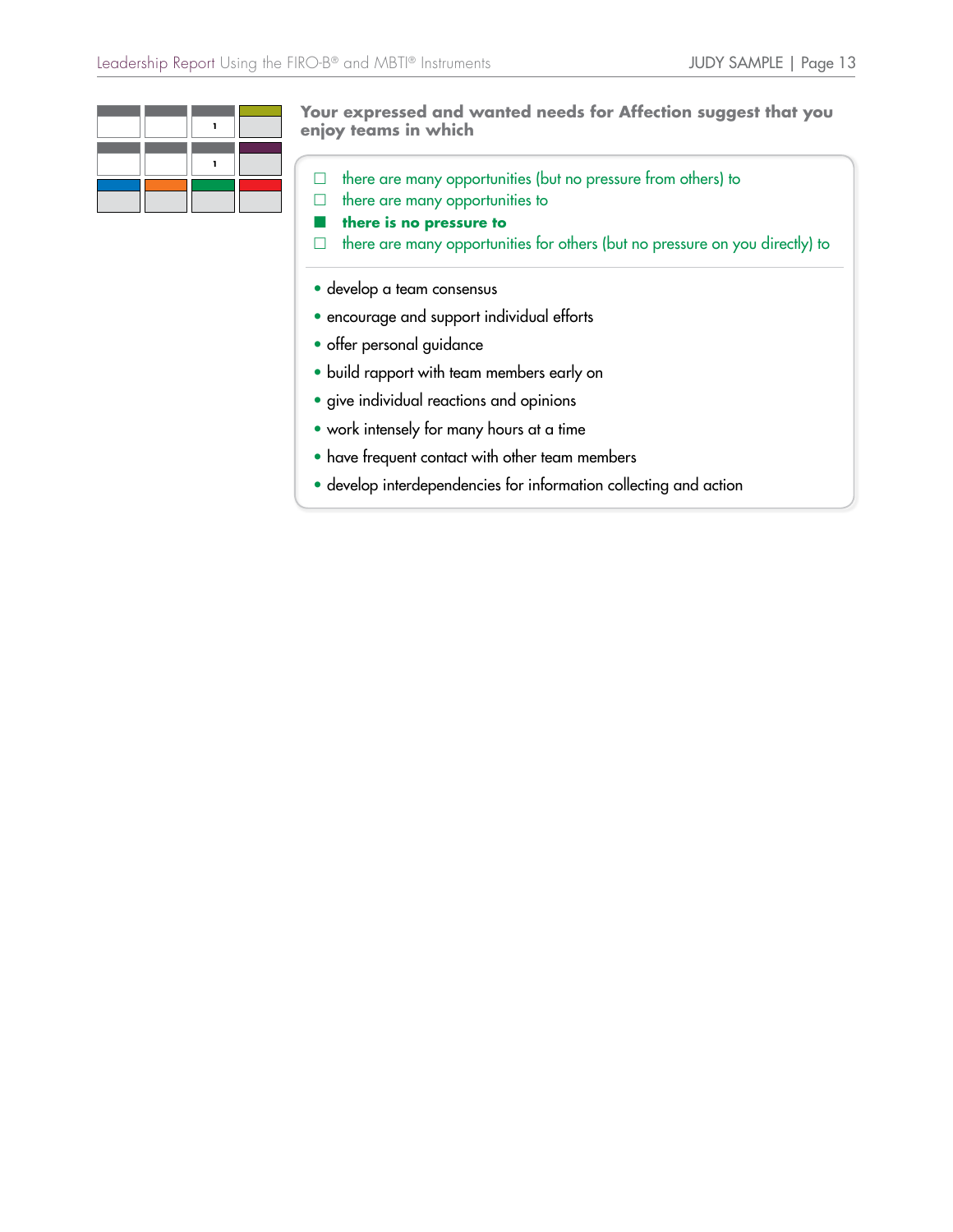## **What You Expect from Other Leaders**

As a leader, it is important to be conscious of how you function as the follower of another leader and how you act toward leaders at all levels who seek to influence you. What you expect from these other leaders greatly affects your interaction with them.

Your expectations for other leaders are related to a certain aspect of your MBTI type and your strongest wanted need.

You have preferences for Intuition and Thinking, and your strongest wanted needs are for Control and Inclusion. This combination of results suggests that you want other leaders, above all, to be skilled and competent and to use their competence so that logical decisions are made in support of accomplishing goals and objectives. In addition, you may want other leaders to

- provide deadlines, tasks, and clearly defined expectations and strategies
- be focused, firm, and comfortable with providing structure

When interacting with other leaders, it is important for you to know that they respect your ideas and challenge your thinking. You are willing to forgo a leader's encouragement and support if you know that you are being given a demanding set of tasks.

It is also helpful to be aware of the type of leader with whom you least like working. In general, this type of leader is one whose highest expressed need is in the same area as your lowest wanted need.

Since your lowest wanted need is for Affection, you are likely to have the least appreciation for a leader who is focused on encouraging and supporting others. This type of leader is also interested in minimizing conflict, being on a personal level with others, showing an interest in your satisfaction and happiness, and wanting to serve and nurture others.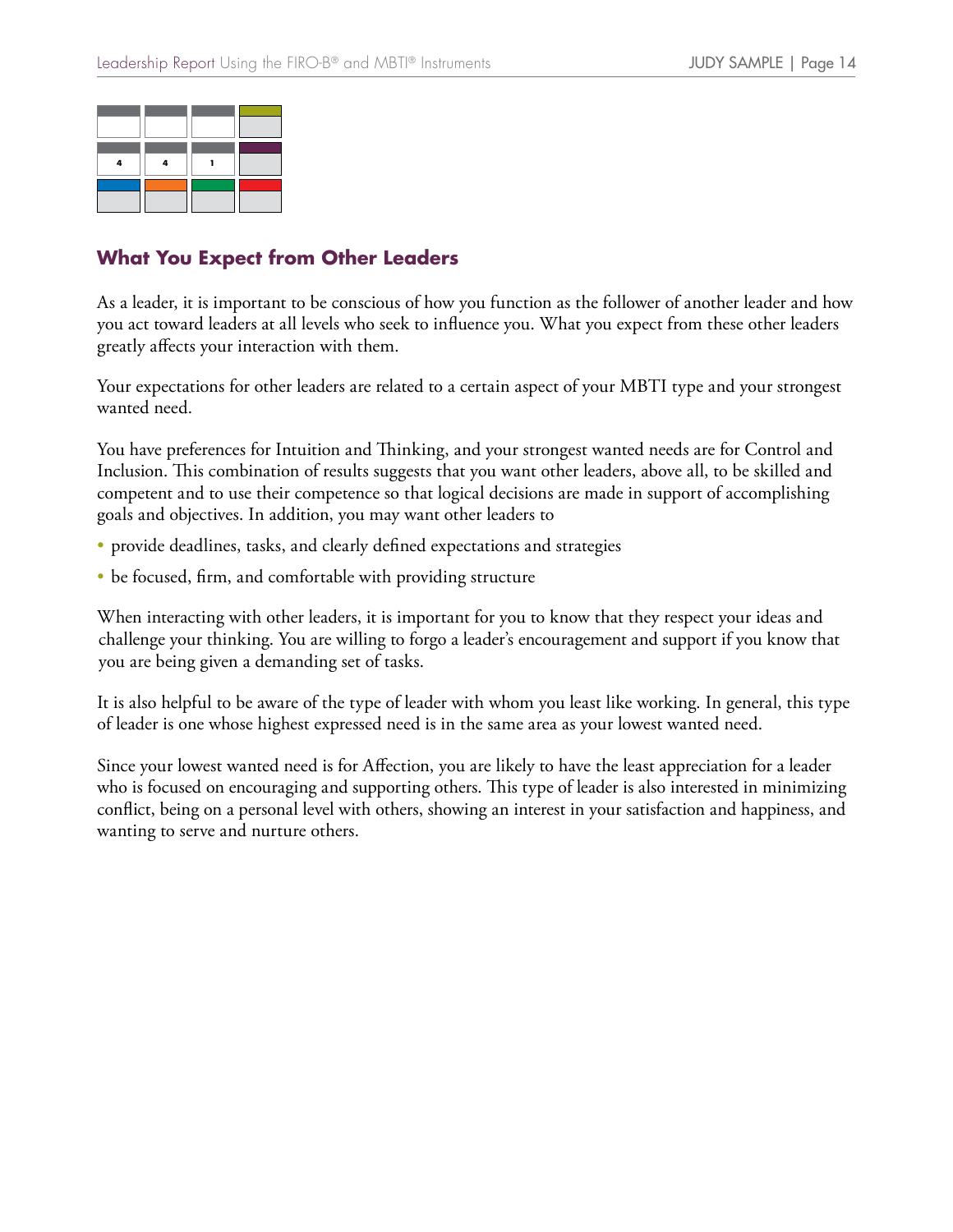|    |    |                         | Leadership Report Using the FIRO-B® and MBTI® Instruments |  |  | Jl |
|----|----|-------------------------|-----------------------------------------------------------|--|--|----|
|    |    |                         |                                                           |  |  |    |
| 6  | 9  | ı                       |                                                           |  |  |    |
|    |    |                         |                                                           |  |  |    |
| 10 | 13 | $\overline{\mathbf{2}}$ |                                                           |  |  |    |
|    |    |                         |                                                           |  |  |    |
|    |    |                         | <b>POWER AND ORGANIZATIONAL CULTURE</b>                   |  |  |    |

The interpersonal and group dynamics of leadership discussed on the previous pages take place in the even broader context of the "culture" and social structure of the organization. Leaders are engaged in this level at all times, influencing it and being influenced by it.

## **Your Bases of Power and Influence**

Anyone who assumes a leadership role must develop some kind of power through which he or she attains influence over others. Some leaders develop *socialized power*: attaining influence in order to help others and have an impact. Other leaders rely on *formal power*: exercising power to achieve a personal goal of being influential and then using influence to succeed in fulfilling important objectives. A third type of leader uses *affiliative power*: becoming influential by nurturing and supporting people so that personal and organizational values are fulfilled. Which of these three kinds of power you are most likely to develop over the long term is directly related to your area of greatest interpersonal need. **POWER AND ORGANIZATIC**<br> **Your Buse of the FIRO-B®** and MBTI® Instruments<br> **POWER AND ORGANIZATIC**<br>
The interpersonal and group dynamics of leadership diseven broader context of the "culture" and social structure<br>
even bro

Because your strongest interpersonal need is for Control, the influence that you will try to create as a leader is likely to be based on formal power.

Formal power is the tendency to value and desire power for the purposes of personal control, to prevail in encounters with others, and to gain the satisfaction of getting one's way. Your interest in formal power is likely to lead you to compete for resources, to influence priorities via planning processes, and to advocate effectively for functions within your assigned responsibilities. You will also seek to expand your base of influence by developing expertise and skills in areas valued by your organization.

The base of power you build in an organization is related to the type of organizational culture you will strive to create. Organization-wide culture is a complex phenomenon, but your leadership is likely to have a strong influence on the culture among the staff and within the units that you directly oversee. As is the case for your bases of organizational power, the kind of culture you are likely to strive for is directly related to your area of greatest interpersonal need.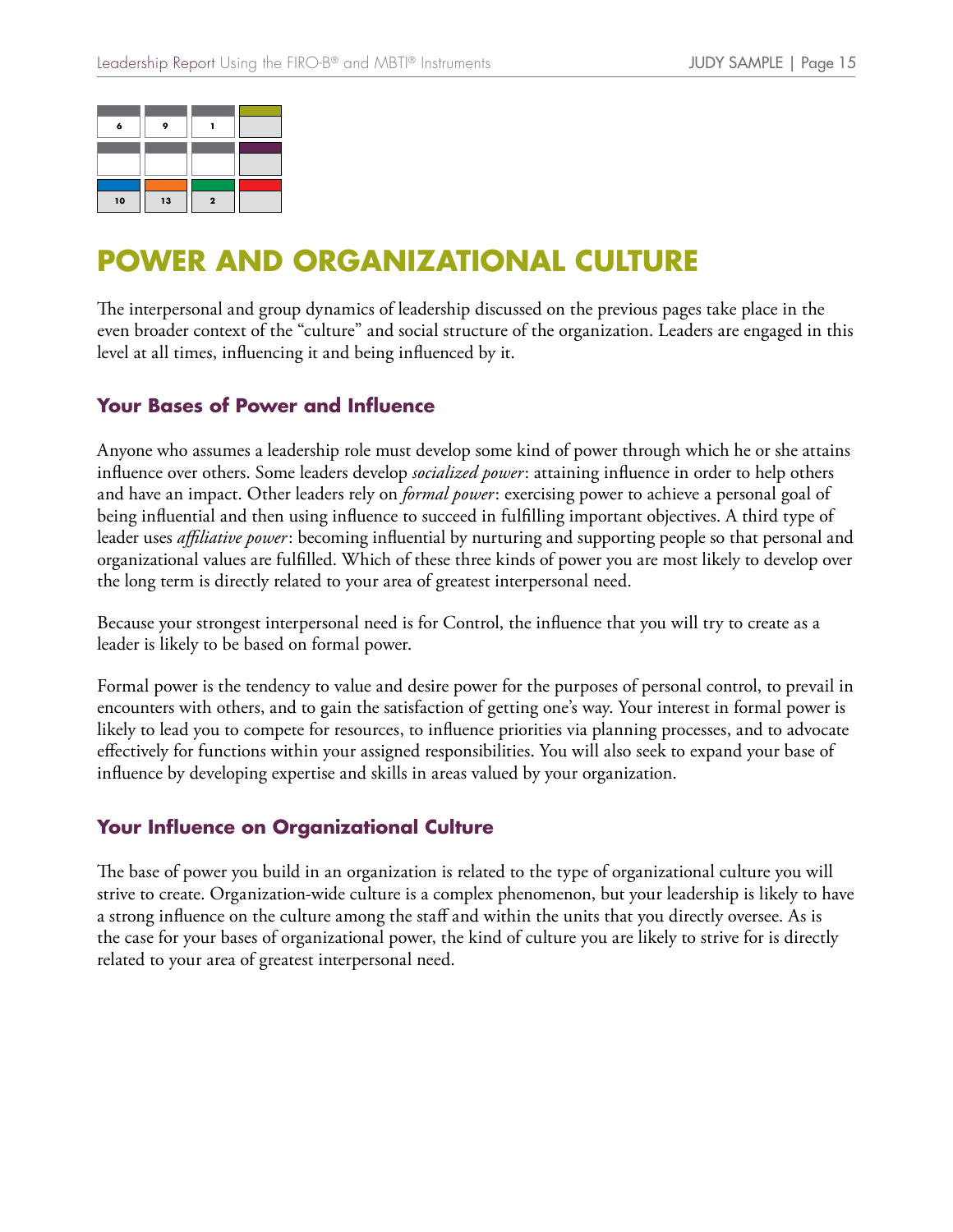Because your strongest need is for Control, you are likely to work to establish an organizational culture characterized by

- concentration of power
- competition between individuals and departments
- decisiveness and accountability
- dependence on direction from management

And because your least important need is for Affection, you are comfortable letting certain Affection-related aspects of organizational culture develop without your guidance, creating the possibility that you will receive occasional complaints about

- suppression of conflict
- coldness and pessimism in the organization
- a lack of responsiveness to personal concerns

Your MBTI type can provide additional insights into how you influence organizational culture. You are likely to use the power and influence you have as a leader to create a work environment that is congruent with your preference for either Intuition or Sensing and your preference for either Thinking or Feeling.

Because you have preferences for Intuition and Thinking, you are likely to be most comfortable in a work environment in which

- you can work on broad issues and concerns
- you can approach problems intellectually and theoretically
- a long-range perspective is valued
- goals are coherent and the structure rational
- competence, professionalism, and updating of skills are highly valued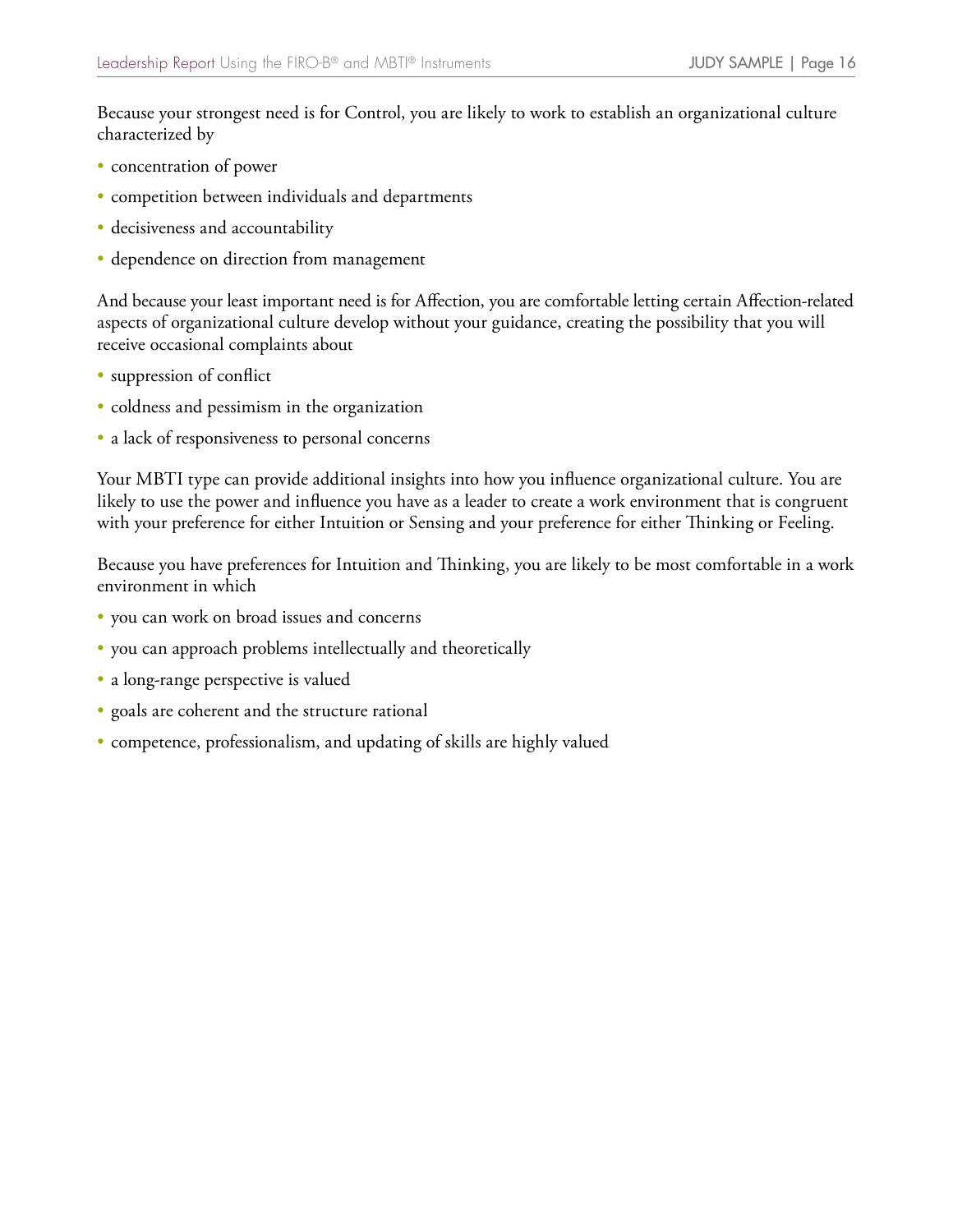# **DEALING WITH CHANGE AND STRESS**

Organizational change can be stressful for all involved. Successful navigation of change may depend on the leadership you show, either as the initiator of the change or as someone who helps guide others through the change period.

Your MBTI type and FIRO-B scores suggest that you have certain strengths and resources at your disposal for demonstrating leadership during times of change. At the same time, each of these strengths has its potential downside. If pushed too far, a strength can lose its effectiveness and open up an area of challenge to you. **Potential Related Challenges**<br> **Potential Related Challenges**<br> **Potential Related Challenges**<br> **Potential Related Challenges** 

| <b>Strengths and Resources</b>                                                                                                                                     | <b>Potential Related Challenges</b>                                                                                                                                             |
|--------------------------------------------------------------------------------------------------------------------------------------------------------------------|---------------------------------------------------------------------------------------------------------------------------------------------------------------------------------|
| You can get people excited and optimistic about<br>the change.                                                                                                     | You may build unrealistically high expectations.                                                                                                                                |
| You are willing to take charge and get people<br>through the change period.                                                                                        | You may allow followers to become too dependent<br>on you, and you may establish too much control<br>over them.                                                                 |
| You are able to get a lot done during the change<br>despite the confusion, and you are willing to take<br>the initiative.                                          | You may not take time to think strategically and<br>prioritize tasks, and you may get people going off in<br>too many different directions.                                     |
| You respond well to the need to learn or create<br>new structures, processes, and procedures, and<br>you are most comfortable with the mechanics of<br>the change. | You may demand too much certainty in how things<br>will work once the change is complete, and you find<br>it difficult to be comfortable with the organic nature<br>of change.  |
| You are willing to accept decisions from above,<br>and you can work quickly to institutionalize the<br>change.                                                     | You may feel a lack of guidance, get distracted<br>easily, and have trouble remaining productive in the<br>face of new obstacles.                                               |
| You remain professional and business-like despite<br>the chaos and disruption, and you don't mind<br>changes in who you work with.                                 | You may appear cool and uncaring about the<br>impact of the change on others, and you may not<br>give adequate attention to other people's personal<br>needs.                   |
| You are willing to take charge and make tough<br>decisions and stand by them, and you can offer<br>analytical skills and new perspectives.                         | You may undervalue the importance of attending to<br>emotional needs, and you may make decisions too<br>quickly and without regard for how others may feel<br>about the impact. |